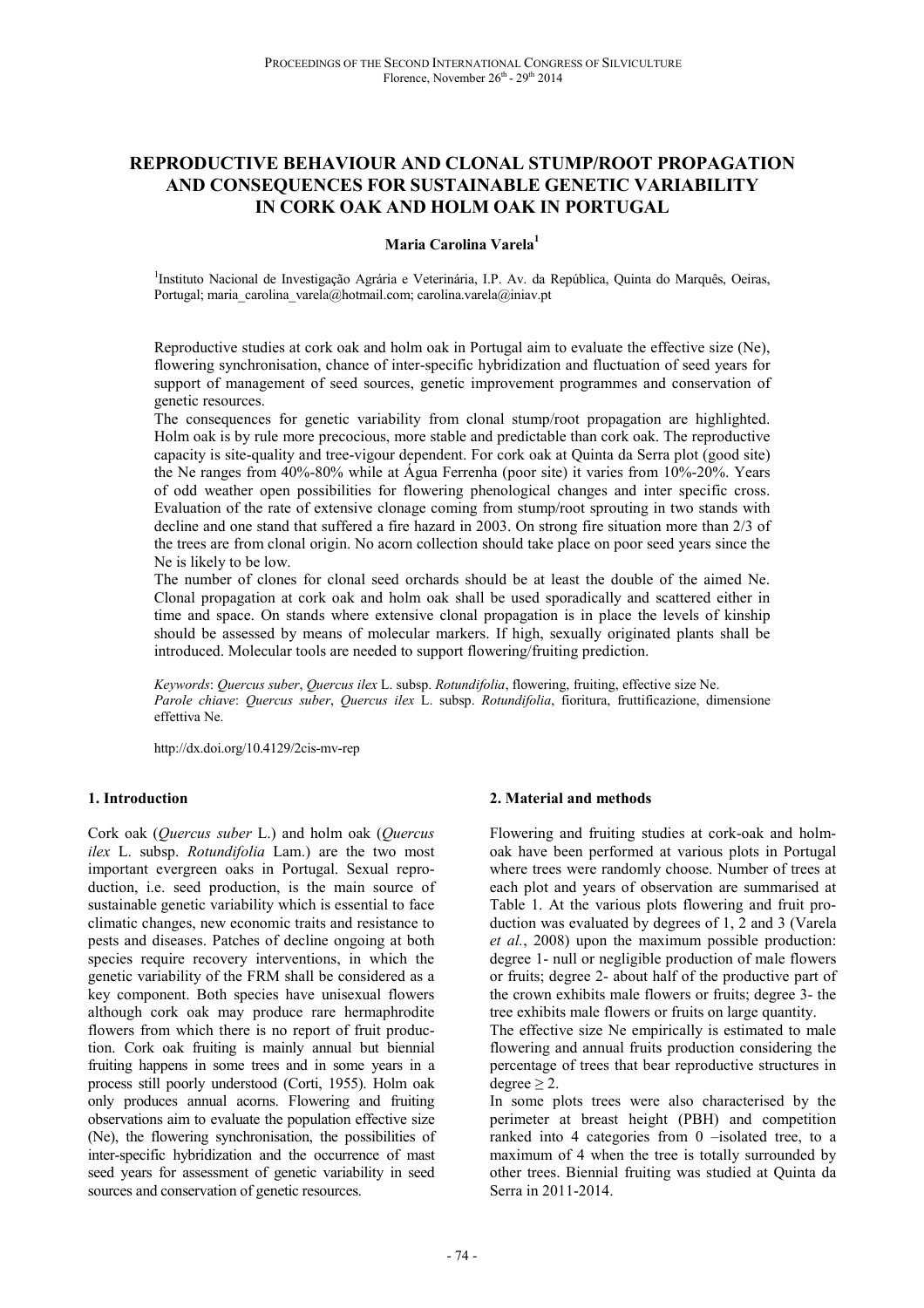#### *2.1 Quinta da Serra, Azeitão*

The plot includes 25 trees that are under long run population genetics studies since 1993 (except 2005 and 2006, 2007 it was only possible to collect data for acorn production due to lack of funding) for reproductive behaviour at the level of male flowering/ acorn production ability and flowering phenology. 1993-2014. The stand is uneven age and the spacing among trees is quite irregular. Quinta da Serra site is extremely suitable for cork oak in soil quality and deepness as well as in climate.

## *2.2 Other plots*

Profiting from occasional funding reproductive studies were also performed at other plots in Portugal including the plot Quinta da Mitra, Évora that is in a mixed stand of cork oak and holm oak, Table 1.

## **3. Results**

## *3.1 Quinta da Serra, Azeitão*

The level of male flowering/fruiting ability varies considerably among trees. In the group of trees that has high reproductive ability trees T19, T20 and T24 are rather irregular as patent on the standard deviation. T12 is till 2014 the tree of the lowest capacity for acorn production.

The quantity of male flowering and acorn production varies considerably among years confirming the irregular reproductive behaviour of cork oak. The high acorn production that took happened consecutively in the years 2008, 2009 and 2010 shows that so far it is not possible to establish a reproductive behaviour pattern for masting. Trees are also characterized using the mean and standard deviation of acorn production 1993-2014 (Fig. 2). Until 2011 tree 20 showed a good and predictable acorn production which led to to be selected as mother-tree to the 2014 program of controlled crosses in cork oak (Varela and GenoSuber Consortium, 2014). Unexpectedly in the flowering season of 2014 tree T20 showed null production of female flowering and consequently null acorn production. These results rate tree T20 as the most irregular (higher standard deviation) which confirms the irregular reproductive behaviour of cork oak also at the individual level. The reproductive ability was also correlated with crown competition and trunk perimeter at breast height and data showed that individual tree acorn production ability has no correlation with PBH,  $R^2 = 0.1677$  or with competition,  $R^2 = 0.1437$ .

The knowledge of the reproductive behaviour of cork oak trees at Quinta da Serra was an important aspect on the selection of that forest for controlled crosses for genetic mapping for support of the *Quercus suber* genome sequencing project GENOSuber (Varela and GenoSuber Consortium, 2014).

## *3.2 Other plots*

Male flowering production and acorn production in cork oak and holm oak is compared in the same year in several plots in Portugal using the plot mean and the effective size Ne empirically estimated by the number

of trees producing degree  $\geq 2$  and also for the number of trees with degree 3, Table 2. The year of 1994 was a non-mast year at Quinta da Serra (Fig. 1) with values of Ne (2+3)% for male flowering and acorn production respectively 70.83% and 16.67%. which shows the low reproductive profile of the year was not predictable by male flowering. Both at Quinta da Serra and MN Vimeiro I could verify that any tree reached the degree 3 at acorn production.

The studies of 1998 and 1999 in cork-oak and holmoak plots showed that holm-oak as an higher reproductive profile than cork-oak. The comparison between the good plot of Quinta da Serra and the declining plot of Água Ferrenha in 2011 showed that declining trees have a low reproductive profile. Corkoak and holm-oak are inter-fertile species but the chances of natural hybridization are lowered by the asynchronous flowering pattern that normally occurs. However some holm-oak trees may have an extended flowering that allows hybridization as it was verified in the mixed plot of Quinta da Mitra (Varela *et al*., 2008). Male flowering of cork oak and holm oak was also compared in 100 aments in 10 trees by the length and number of flowers. Cork oak aments mean length is 4.6 cm with a mean number of flowers of 21.2. No correlation was found between the length and the number of flowers:  $R^2 = 0.297$ . Holm oak aments mean length is 5.2cm and the mean number of flowers is 25.1 and no correlation was found between the length and the number of flowers:  $R^2 = 0.132$ . Holm oak aments are longer and bear more flowers which may increase the chances of gene flow by pollen.

## *3.3 Biennial fruiting*

Biennial fruiting (Fig. 3a, 3b) is rare at Quinta da Serra. On the observations carried from 2000 to 2014 biennial fruiting was relevant only in 2013 (Tab. 3). In 2014 the four trees - T1, T4, T13 and T20 - selected as female parents for controlled crosses to support the species genome sequencing project GENOSuber (Varela and GenoSuber Consortium, 2014) the trees T1 and T20 had relevant production of biennial fruits (Tab. 4) which may explain the null female flowering and acorn production in 2014. The Sharp AB (alternate bearing) 2013-2014 in these trees may be explained by high use of photoassimilates and/or flowering inhibitory hormone response.

## *3.4 Clonal propagation by stump and root sprouting*

Stump and root sprouting happen spontaneously in all *Quercus* but in Nature it happens randomly mixed with sexual reproduction which has positive effects for adaptation and evolution as older genotypes coexist and cross with new genotypes coming from recombination. Stump and root sprouting may easily lead to the formation of several clones of the pre-existing tree that after some years are phenotypically indistinguishable. However when Human induced stump and root sprouting is overused to propagate interesting phenotypes and to make stand recovery after forest fires it may biasing the balance clonal versus seed recruitment with negative effects for genetic variability, adaptation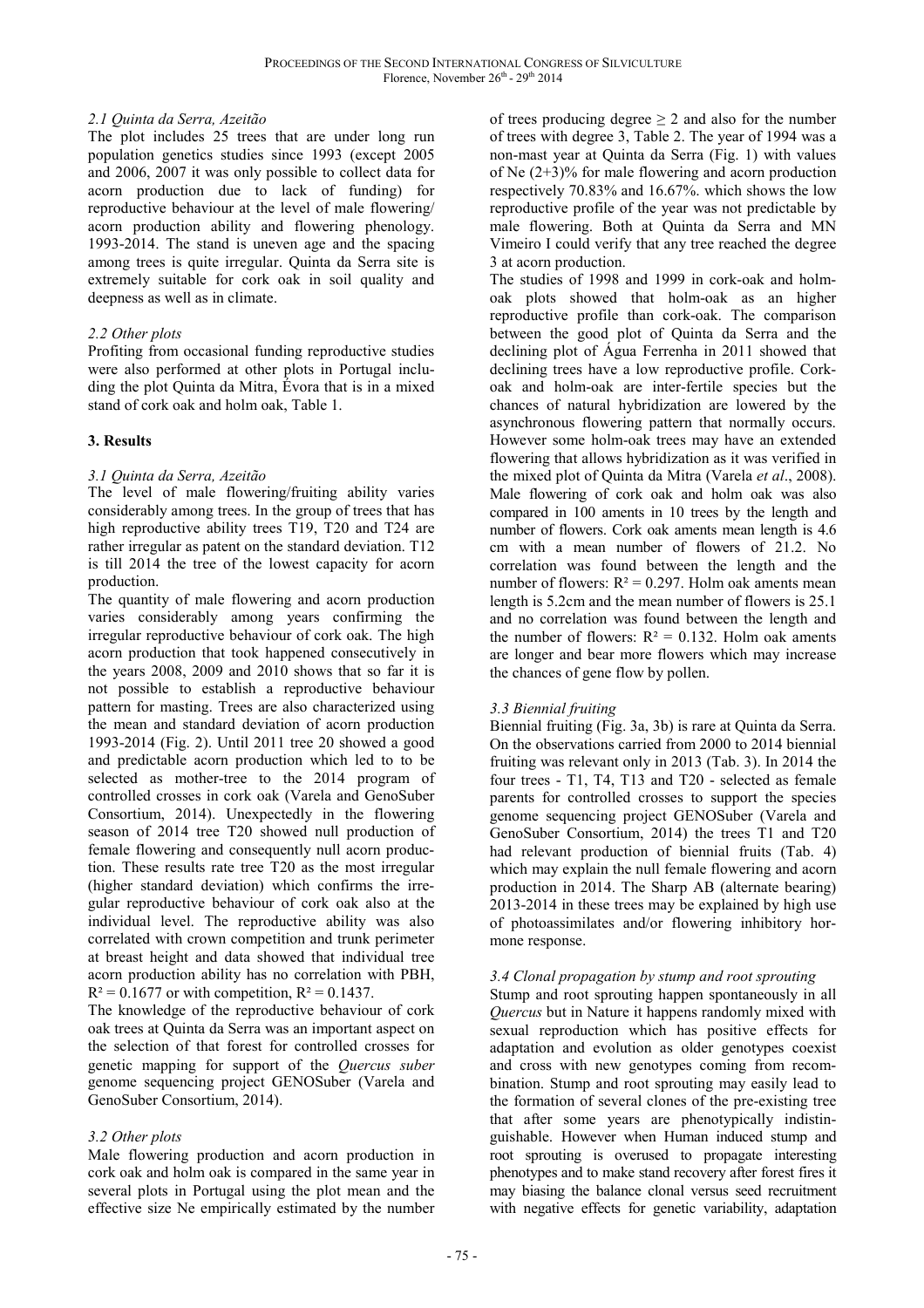and evolution. If over practice of cloning is suspected it is necessary to evaluate the genetic relationship of the trees using molecular markers.

#### **4. Discussion**

Cork oak has a very irregular reproductive behaviour with sharp differences on Effective Size (Ne) among mast and poor-seed years. The low Ne of poor-seed years leads to indicate that no seed harvesting should take place in those years. Whenever decline induces poor seed production and consequently risky levels of low Ne, reforestation recovering actions should consider seed recruitment on ecologic similar stands with higher Ne.

## **5. Perspectives**

Management of seed supply: Seed harvesting for afforestation or recovery of populations in decline shall not take place in poor seeding years as the low Ne increases the probabilities of inbreeding. Clonal propagation by stump and root sprouting shall be blended with seed recruitment to assure sustainable genetic diversity along generations.

Population for conservation of genetic resources shall have an effecttive size  $\geq$  50. Small and marginal populations of high conservation value with low effective size shall be managed to increase Ne (Varela and Eriksson, 1995).

To deep the knowledge on the reproductive behaviour of cork oak there is the need to understand the molecular basis of flowering, annual and biennial fruiting. Models for holm-oak seed production are likely more easy to establish.

## **Acknowledgements**

To Prof. Sandro Dettori and the University of Sassari for the invitation and support on the participation of the auther at the II Congresso Internazionale di Selvicoltura, Firenze, 26-29 Novembre 2014.

Table 1. Observation plots and main characteristics in soil, climate, trees density, vigour and average production of male flowering and acorn.

| plot                                     | species    | years observation | N. of trees                                                 | edapho climatic conditions                              | stand density | vigour     |
|------------------------------------------|------------|-------------------|-------------------------------------------------------------|---------------------------------------------------------|---------------|------------|
| Quinta da Serra,<br>Azeitão              | cork-oak   | 1993-2014         | 25                                                          | deep fertile soil; climatic<br>conditions very suitable | medium to     | very good  |
|                                          |            |                   |                                                             |                                                         | low           |            |
| MN Vimeiro,                              | cork-oak   | 1994: 1998        | 20                                                          | deep fertile soil; suitable                             | medium to     | very good  |
| Alcobaca                                 |            |                   |                                                             | climatic conditions                                     | low           |            |
| Quinta da Mitra,                         | cork-oak / | 1997-2000         | $C$ -oak-39                                                 | poor soil;                                              | medium        | medium     |
| Evora                                    | holm-oak   |                   | $H$ -oak-25<br>long, hot and dry summers                    |                                                         |               |            |
| Ermida Gerês                             | cork-oak   | 1993              | deep fertile soil; suitable<br>20<br>climatic conditions    |                                                         | high          | good       |
| Monte Morais,<br>Macedo de<br>Cavaleiros | cork-oak   | 1993              | Serpentine soil, hot and dry<br>20<br>summers, cold winters |                                                         | medium        | medium     |
| Agua Ferrenha,<br>Grandola               | cork-oak   | 2011-2013         | 30                                                          | poor and shallow soil;<br>long, hot and dry summers     | low           | in decline |

Table 2. Male flowering production and acorn production in several plots in Portugal are compared using the mean and the effective size Ne empirically estimated by the number of trees producing degree  $\geq 2$  (Ne (2+3)%) and also for the number of trees with degree 3 (Ne (3)%).

|      |              | Cork oak       |          |                     |              |                |                           |                 |                   |                     |      | Holm oak         |                 |                |                           |
|------|--------------|----------------|----------|---------------------|--------------|----------------|---------------------------|-----------------|-------------------|---------------------|------|------------------|-----------------|----------------|---------------------------|
|      |              | Q. Serra       |          | MN Vimeiro          |              | Q Mitra        |                           | Monte<br>Morais |                   | Ermida<br>Gerês     |      | Água<br>Ferrenha |                 | Q Mitra        |                           |
|      |              | $Fl \triangle$ | Fr 2     | $Fl \, \hat{\circ}$ | Fr 2         | $Fl \triangle$ | $Fr \mathrel{\mathbb{C}}$ | $Fl \triangle$  | $Fr  \mathcal{Q}$ | $Fl \, \mathcal{S}$ | Fr 2 | $Fl \triangle$   | $Fr \nsubseteq$ | $Fl \triangle$ | $Fr \mathrel{\mathbb{C}}$ |
| 1993 | mean         | 2,50           | 2,29     |                     |              |                |                           | 2,1             | 1,75              | 2,1                 | 1,75 |                  |                 |                |                           |
|      | Ne $(3)$ %   | 13,0           | 9,0      |                     |              |                |                           | 30,0            | 20,0              | 25                  | 20,0 |                  |                 |                |                           |
|      | Ne $(2+3)\%$ | 95,83          | 91,67    |                     |              |                |                           | 80,0            | 55,0              | 75,0                | 55,0 |                  |                 |                |                           |
| 1994 | mean         | 2,21           | 1,17     | 2,20                | 0,95         |                |                           |                 |                   |                     |      |                  |                 |                |                           |
|      | Ne $(3)\%$   | 50,0           | $\theta$ | 50,0                | $\mathbf{0}$ |                |                           |                 |                   |                     |      |                  |                 |                |                           |
|      | Ne $(2+3)\%$ | 70,83          | 16,67    | 75                  | 25           |                |                           |                 |                   |                     |      |                  |                 |                |                           |
| 1998 | mean         | 2,54           | 2,67     | 1,25                | 1,20         | 2,44           | 1,29                      |                 |                   |                     |      |                  |                 | 2,24           | 2,17                      |
|      | Ne $(3)$ %   | 75,00          | 79,17    | 20,0                | 5,0          | 22,0           | 2,0                       |                 |                   |                     |      |                  |                 | 8,0            | 11,0                      |
|      | Ne $(2+3)\%$ | 79,17          | 87,50    | 50                  | 35           | 76,92          | 28,21                     |                 |                   |                     |      |                  |                 | 84,0           | 60,0                      |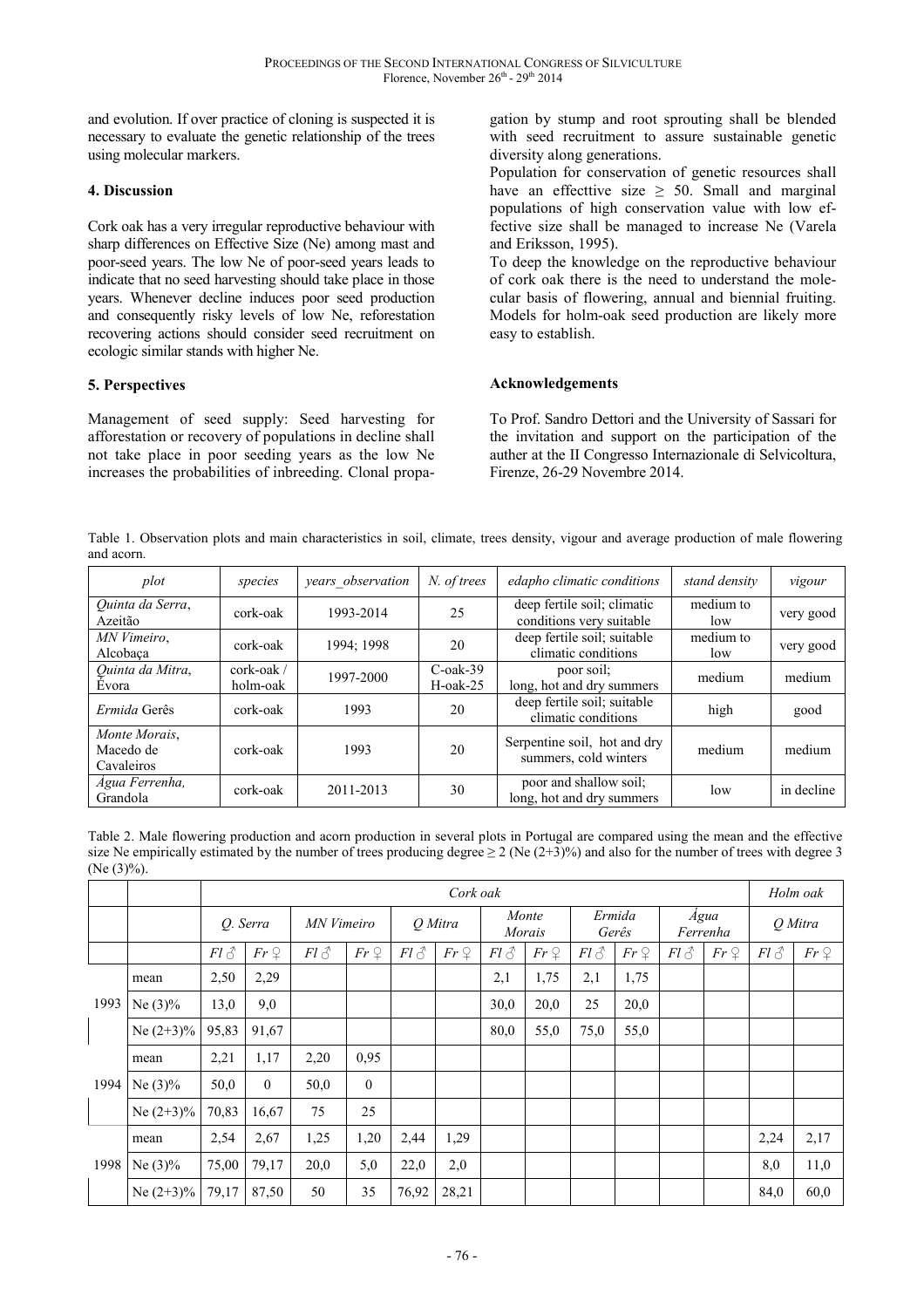#### PROCEEDINGS OF THE SECOND INTERNATIONAL CONGRESS OF SILVICULTURE Florence, November 26<sup>th</sup> - 29<sup>th</sup> 2014

*(Table 2. Continued)*

| 1999 | mean         | 2,04  | 1,38     |  | 1,74  | 00,      |  |  |      |          | 2,28 | 2,28 |
|------|--------------|-------|----------|--|-------|----------|--|--|------|----------|------|------|
|      | Ne $(3)$ %   | 75,00 | 79,17    |  | 10,0  | $\theta$ |  |  |      |          | 13,0 | 13,0 |
|      | Ne $(2+3)\%$ | 66,67 | 25,0     |  | 41,03 | $\theta$ |  |  |      |          | 76,0 | 76,0 |
| 2011 | mean         | 1,96  | 1,25     |  |       |          |  |  | 1,53 | 0,45     |      |      |
|      | Ne $(3)$ %   | 33,3  | $\bf{0}$ |  |       |          |  |  | 30   | $\theta$ |      |      |
|      | Ne $(2+3)\%$ | 62,5  | 25,0     |  |       |          |  |  | 40,0 | 10,0     |      |      |

Table 3. Annual and biennial fruiting at Quinta da Serra plot in the years 2012, 2013 and 1014.

|                     | 2012             |                    |                         | 2013                    | 2014                    |                    |  |  |
|---------------------|------------------|--------------------|-------------------------|-------------------------|-------------------------|--------------------|--|--|
|                     | annual fruit     | biennial $\varphi$ | annual fruit            | biennial $Q$            | annual fruit            | biennial $\varphi$ |  |  |
| T12                 | $\,1\,$          | $\boldsymbol{0}$   | $\mathbf{1}$            | $\overline{\mathbf{3}}$ | $\boldsymbol{0}$        | $\boldsymbol{0}$   |  |  |
| <b>T20</b>          | $\mathbf{1}$     | $\boldsymbol{0}$   | $\overline{3}$          | $\overline{3}$          | $\boldsymbol{0}$        | $\boldsymbol{0}$   |  |  |
| T1                  | $\,1\,$          | $\boldsymbol{0}$   | $\overline{\mathbf{3}}$ | $\sqrt{2}$              | $\boldsymbol{0}$        | $\boldsymbol{0}$   |  |  |
| $\rm{T}7$           | $\overline{3}$   | $\boldsymbol{0}$   | $\overline{3}$          | $\overline{2}$          | $\boldsymbol{0}$        | $\boldsymbol{0}$   |  |  |
| T14                 | $\boldsymbol{0}$ | $\boldsymbol{0}$   | $\sqrt{2}$              | $\overline{2}$          | $\boldsymbol{0}$        | $\,1$              |  |  |
| T16                 | $\boldsymbol{0}$ | $\boldsymbol{0}$   | $\overline{2}$          | $\sqrt{2}$              | $\boldsymbol{0}$        | $\boldsymbol{0}$   |  |  |
| <b>T25</b>          | $\overline{2}$   | $\boldsymbol{0}$   | $\,1\,$                 | $\sqrt{2}$              | $\,1\,$                 | $\mathbf 0$        |  |  |
| T19                 | $\boldsymbol{0}$ | $\boldsymbol{0}$   | $\sqrt{2}$              | $\,1$                   | $\,1\,$                 | $\boldsymbol{0}$   |  |  |
| T22                 | $\,1\,$          | $\boldsymbol{0}$   | $\overline{2}$          | $\,1\,$                 | $\,1\,$                 | $\boldsymbol{0}$   |  |  |
| T <sub>4</sub>      | $\overline{3}$   | $\boldsymbol{0}$   | $\overline{3}$          | $\mathbf 1$             | $\sqrt{2}$              | $\boldsymbol{0}$   |  |  |
| <b>T21</b>          | $\,1\,$          | $\boldsymbol{0}$   | $\overline{c}$          | $\,1$                   | $\overline{c}$          | $\boldsymbol{0}$   |  |  |
| <b>T23</b>          | $\,1\,$          | $\boldsymbol{0}$   | $\overline{2}$          | $\,1$                   | $\sqrt{2}$              | $\boldsymbol{0}$   |  |  |
| T <sub>24</sub>     | $\sqrt{2}$       | $\boldsymbol{0}$   | $\overline{3}$          | $\,1$                   | $\sqrt{2}$              | $\boldsymbol{0}$   |  |  |
| T18                 | $\overline{c}$   | $\boldsymbol{0}$   | $\overline{2}$          | $\,1\,$                 | $\overline{3}$          | $\boldsymbol{0}$   |  |  |
| T <sub>3</sub>      | $\,1\,$          | $\mathbf{1}$       | $\overline{\mathbf{3}}$ | $\boldsymbol{0}$        | $\boldsymbol{0}$        | $\boldsymbol{0}$   |  |  |
| T <sub>6</sub>      | $\,1$            | $\boldsymbol{0}$   | $\overline{2}$          | $\boldsymbol{0}$        | $\boldsymbol{0}$        | $\boldsymbol{0}$   |  |  |
| T <sub>9</sub>      | $\overline{3}$   | $\boldsymbol{0}$   | $\mathbf{1}$            | $\boldsymbol{0}$        | $\boldsymbol{0}$        | $\boldsymbol{0}$   |  |  |
| $\operatorname{T2}$ | $\overline{3}$   | $\boldsymbol{0}$   | $\overline{3}$          | $\boldsymbol{0}$        | $\,1\,$                 | $\boldsymbol{0}$   |  |  |
| T <sub>5</sub>      | $\overline{3}$   | $\boldsymbol{0}$   | $\,1$                   | $\boldsymbol{0}$        | $\,1\,$                 | $\boldsymbol{0}$   |  |  |
| $\rm{T}8$           | $\,1\,$          | $\,1\,$            | $\mathbf{1}$            | $\boldsymbol{0}$        | $\,1\,$                 | $\boldsymbol{0}$   |  |  |
| T11                 | $\mathfrak{Z}$   | $\mathbf{1}$       | $\mathbf{1}$            | $\boldsymbol{0}$        | $\,1\,$                 | $\boldsymbol{0}$   |  |  |
| T15                 | $\overline{c}$   | $\boldsymbol{0}$   | $\overline{3}$          | $\boldsymbol{0}$        | $\,1\,$                 | $\boldsymbol{0}$   |  |  |
| $\rm T10$           | $\overline{3}$   | $\boldsymbol{0}$   | $\overline{2}$          | $\boldsymbol{0}$        | $\overline{3}$          | $\mathbf 0$        |  |  |
| <b>T13</b>          | $\overline{3}$   | $\boldsymbol{0}$   | $\sqrt{2}$              | $\boldsymbol{0}$        | $\overline{\mathbf{3}}$ | $\boldsymbol{0}$   |  |  |
| T17                 | $\,1\,$          | $\boldsymbol{0}$   | $\mathbf{1}$            | $\overline{0}$          | $\overline{3}$          | $\boldsymbol{0}$   |  |  |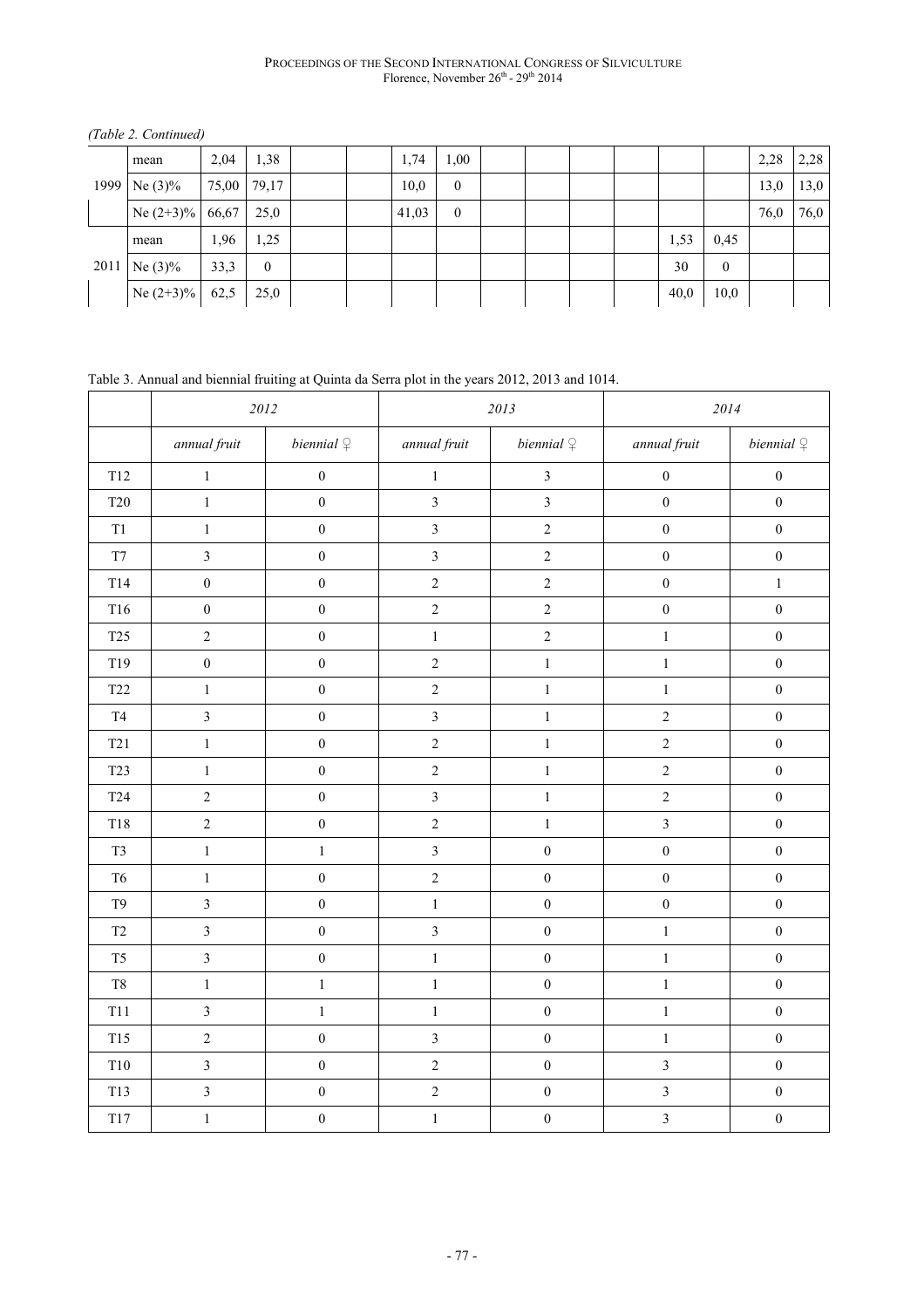

Figure 1 a, b. Male flowering and acorn production at the plot of Quinta da Serra from 1993-2014. Mast year: mean acorn production above 2; 1.5 to 2the year is rated medium, below 1.5 the year is rated non-mast. In 22 years of observation there were seven mast-years (1993, 1996, 1998, 2003, 2004, 2006, 2008, 2009); seven years were of medium acorn production 1995, 2000, 2002, 2007, 2010, 2012 and 2013. Eight years were non-mast. Masting happened in one third of the years but the data do not yet allow to establish a production cycle model of acorn production since masting could be observed in two consecutive years, 2008 and 2009, followed by a medium year 2010. Male flowering is by rule higher that acorn production except in 1998.



Figure 2. Acorn production per tree assessed by degree of production at Quinta da Serra, Azeitão from 1993-2014. These results rate tree T20 as the most irregular (higher standard deviation) though it is the tree with the greater PBH and isolated. T10 shows a very good fruiting capacity despite of competition degree of 2 and PBH under mean.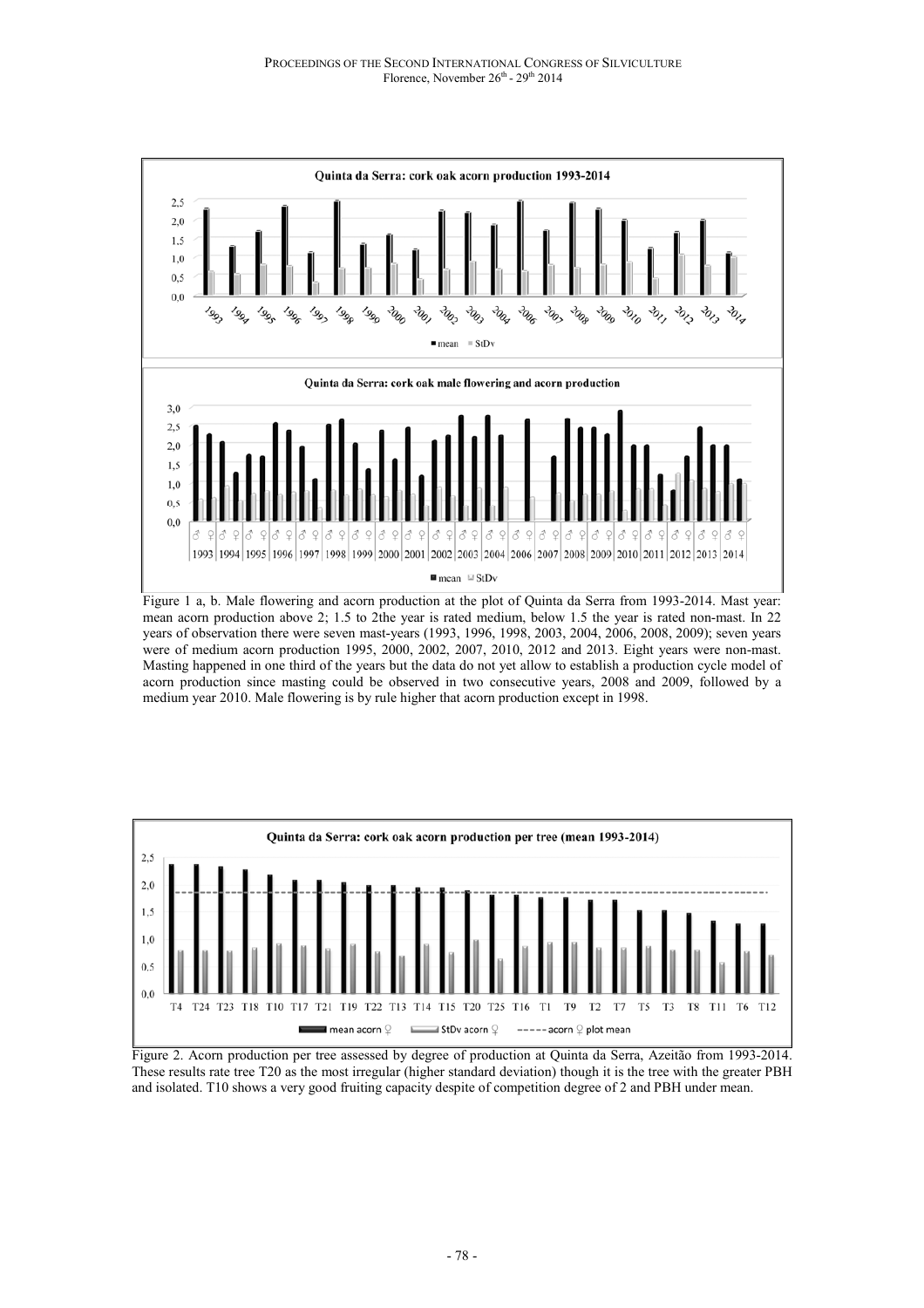

Figure 3-a, b, c, d. Annual and biennial fruiting in cork oak. Biennial fruiting happens when some of the fruits from the current year stop growth by the summer (year 1). These fruits remain quinscent till coming spring (year 2) when another flowering season happens (a, b). In May of year 2 the tree displays simultaneously the quinscent fruits from last flowering season and the annual flowering of the current year (a) and the quinscent biennial fruits resume growth and the vegetative activity is visible by the exuberant growth of the scales of the capsule (b) that in some cases get reddish colour. During the Summer of year 2 the two type of fruits coexist and grow (c, d). By early autumn of year 2 biennial fruits complete maturation. Annual fruits take 2-3 more months and complete maturation by mid/late Autumn. The exuberant growth of the scales of the biennial fruits is a distinctive feature upon annual acorns.

#### **RIASSUNTO**

#### **Comportamento riproduttivo e clonale ceppo / propagazione radice e le conseguenze per la variabilità genetica sostenibile in sughero e leccio in Portogallo**

Gli studi su antesi e fruttificazione, per quercia da sughero e leccio, sviluppati in Portogallo in varie parcelle durante diversi anni mirano a valutare la dimensione effettiva delle popolazioni (Ne), la sincronizzazione delle fioriture, le possibilità di ibridazione interspecifica e la cadenza delle annate di pasciona. La capacità di sughera e leccio di moltiplicarsi per polloni da ceppaia e radice è di frequente utilizzata dai tecnici forestali per il recupero post-incendio e per propagare fenotipi interessanti ormai vetusti. Sono discusse le conseguenze per la variabilità genetica e la possibilità di senescenza genetica.

I risultati contribuiscono alla valutazione della variabilità genetica nell'ambito di ulteriori utilizzazioni quali le linee guida per la collezione di semi in programmi di afforestazione, il pascolamento nei sistemi silvopastorali, la gestione vivaistica e la conservazione delle risorse genetiche. I risultati sulle *performances* di fioritura e fruttificazione evidenziano che il leccio è più precoce, ha un comportamento riproduttivo più stabile e prevedibile e registra con minore frequenza annate con scarsa produzione di seme rispetto alla sughera. La capacità riproduttiva dipende dalla fertilità stazionale e dalla vigoria delle piante. La quercia da sughero nella parcella di Quinta da Serra (buona fertilità stazionale) ha fatto registrare valori di Ne compresi tra il 40 e l'80%, mentre nella stazione a bassa fertilità di Água Ferrenha essa varia tra il 10 e il 20%. Per lo stesso anno, nella parcella

di Quinta da Mitra, dove sughera e leccio sono consociati, quest'ultima specie ha sempre evidenziato valori di Ne più elevati. In annate particolari sotto il profilo climatico, alcuni individui delle due specie possono evidenziare sincronizzazione nelle fioriture e la possibilità di ibridazione. In diversi popolamenti a sviluppo clonale, la moltiplicazione di individui geneticamente identici è largamente usata per propagare fenotipi interessanti che hanno raggiunto un'età avanzata e per i quali non è possibile ricorrere alla moltiplicazione per seme a causa di incendi o fenomeni di degrado. La capacità del genere *Quercus* di ricacciare da gemme dormienti localizzate sulla ceppaia o sulle radici spesso da origine a differenti individui che formano un gruppo clonale, che si origina da un albero morto o ceduato, causando la decrescita del numero di individui geneticamente non imparentati, nei popolamenti naturali. Nel caso di realizzare importanti progetti di afforestazione o tutte le volte che si ricerca l'incremento della variabilità genetica, non si devono raccogliere le ghiande in annate a bassa produzione di seme perché si riscontrano bassi valori di Ne. Gli studi rivelano che la selezione di piante madri per realizzare collezioni clonali, si dovrebbero basare sulla conoscenza dei processi riproduttivi per saggiare la loro *performances*  di fioritura e fruttificazione. La propagazione clonale di sughera e leccio dovrebbe essere usata sporadicamente nell'ambito di un modello casuale sia nel tempo che nello spazio, poiché livelli molto bassi di reclutamento dei semenzali, alla fine daranno luogo a bassi livelli nella variabilità genotipica portando alla formazione di popolamenti con ridotta capacità di riproduzione gamica. Nei popolamenti dove l'estensiva propagazione clonale è stata favorita, i livelli di similarità genetica dovrebbero essere saggiati per mezzo di marcatori molecolari. Se il